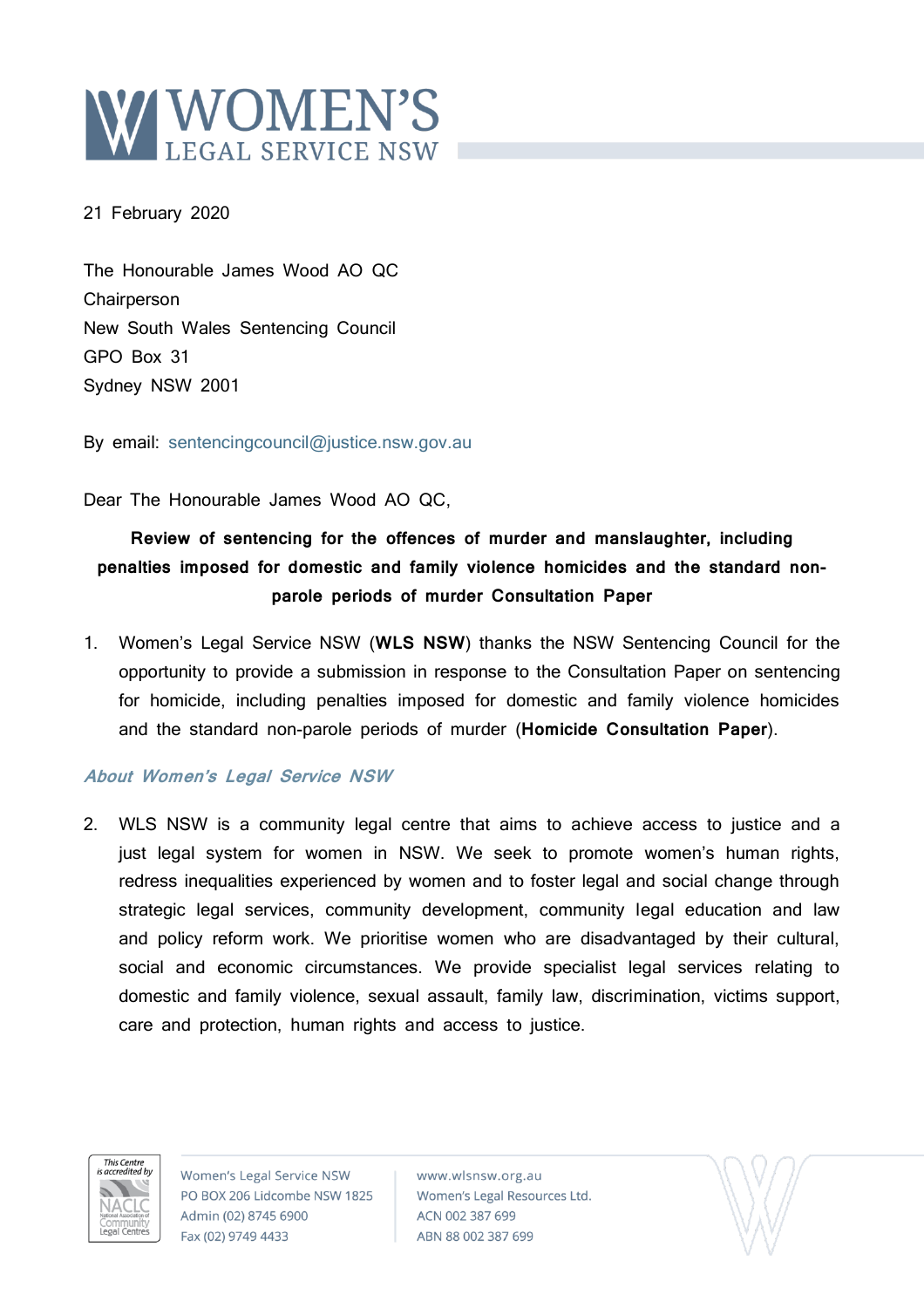- 3. WLS NSW welcomes the NSW Sentencing Council's review of sentencing for the offences of murder and manslaughter, particularly in relation to the sentences imposed in the context of domestic and family violence related homicides.
- 4. As raised in our preliminary submission, WLS NSW submits the context in which the homicide occurs needs to be considered in this review, and particularly consider the circumstances in which female primary victims ultimately kill their violent abusers.
- 5. We continue to advocate that the final report of the NSW Legislative Council Select Committee on the Partial Defence of Provocation (2013) (**Partial Defence of Provocation Report**) is relevant to this current review. Recommendations in that inquiry included:
	- 5.1 The Office of the Director of Public Prosecutions develop a guideline in relation to the prosecution of homicides in a domestic context to "provide clear direction" to assist prosecutors in determining the appropriate charge to lay against defendants, particularly in circumstances where there is a history of violence toward the defendant";1
	- 5.2 Evidence of domestic and family violence be adduced in homicide matters;<sup>2</sup>
	- 5.3 The "NSW Government develop and implement an education package on the nature and dynamics of domestic and family violence targeting the legal sector and the community more broadly";<sup>3</sup>
	- 5.4 "The Attorney General issue a reference to the NSW Law Reform Commission requiring that it undertake a comprehensive review of the law of homicide and homicide defences in NSW, including reforms made in accordance with the recommendations in this report, to commence at the end of five years from the date of this report".4
- 6. We note the comprehensive review of homicide and homicide defences in NSW has not yet taken place and we continue to recommend this review be commissioned by the Attorney General.

<sup>2</sup> Ibid, Recommendation 2.

- <sup>3</sup> Ibid, Recommendation 10.
- <sup>4</sup> Ibid, Recommendation 11.

<sup>1</sup> New South Wales Legislative Council Select Committee on the Partial Defence of Provocation, The partial defence of provocation: Final Report, 2013, Recommendation 1.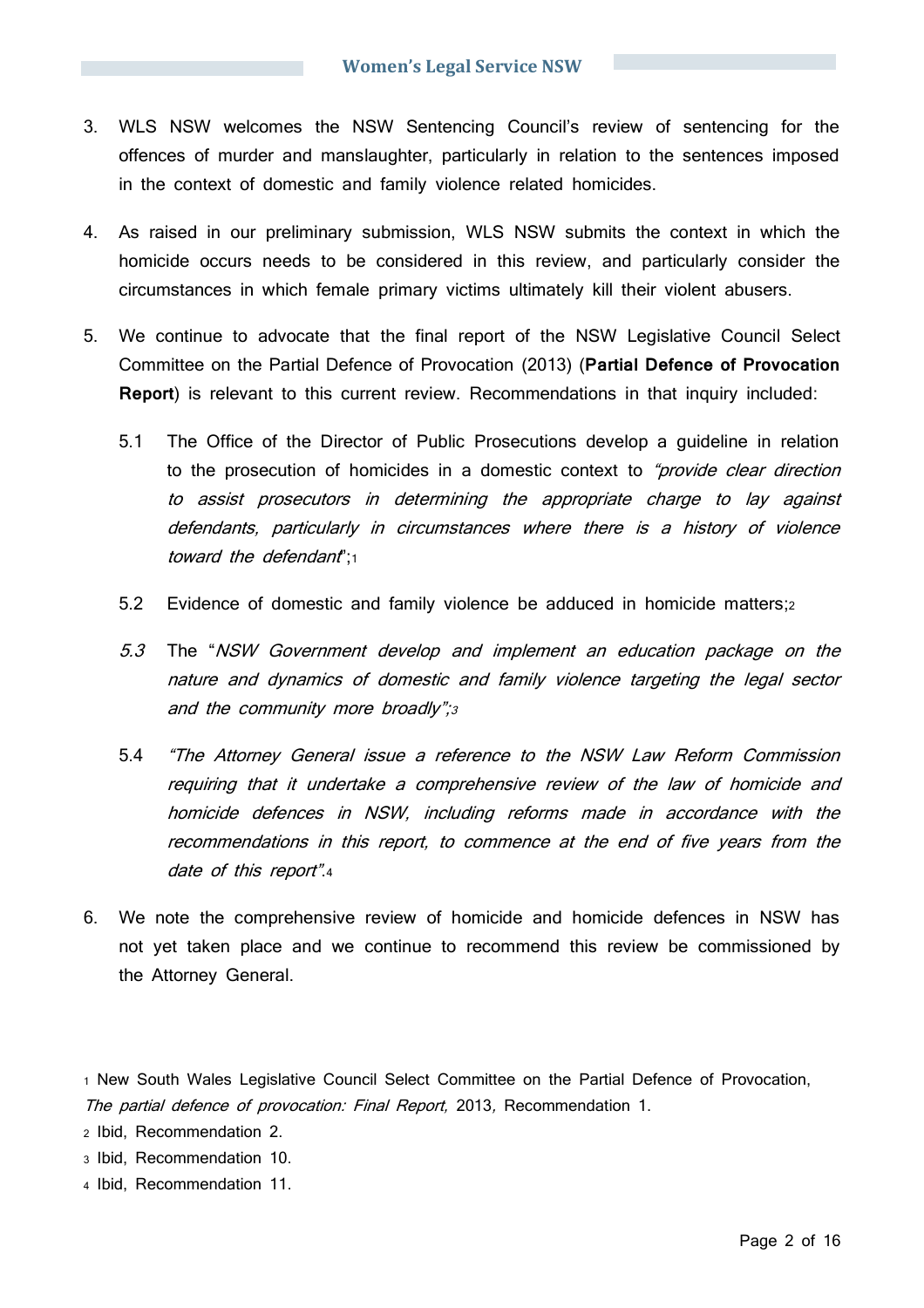- 7. To look at one issue, such as sentencing in isolation from the system is problematic and limits opportunities for transformative reform.
- 8. In summary, we recommend:
	- 8.1 The NSW Sentencing Council consider the context in which domestic and family violence homicides occur, including circumstances when primary victims-survivors kill their violent abusers.
	- 8.2 Legislative reform to facilitate the use of contemporary social framework evidence in homicide matters involving domestic and family, such as the social entrapment framework.
	- 8.3 The inclusion of further information in the Bench Books on domestic violence (as outlined at paragraph 54).
	- 8.4 A legislative amendment to allow discretion to order intensive correctional orders in exceptional circumstances for manslaughter, such as when a victim of domestic violence ultimately kills their abusive partner in the context of serious domestic violence.
	- 8.5 That there be a mechanism for ongoing monitoring and evaluation of any changes to law and legal processes, with an opportunity to examine the effectiveness of any such changes, including seeking to address any unintended consequences.
	- 8.6 The NSW Sentencing Council consider the recommendations made in the NSW Legislative Council Select Committee on the Partial Defence of Provocation Final Report.

# **Domestic Violence Homicides**

# **Violence against women and domestic violence homicides**

9. There were 1,132 recorded homicides between 2000 – 2014.<sup>5</sup> Of these, 338 occurred where there was "an identifiable history of domestic violence." $\epsilon$  Of these, 204 (60%) were identified domestic violence homicides where a person was killed by their current

5 NSW Government, NSW Domestic Violence Death Review Team Report 2015-17, Sydney, 2017, p 8.

<sup>6</sup> Ibid.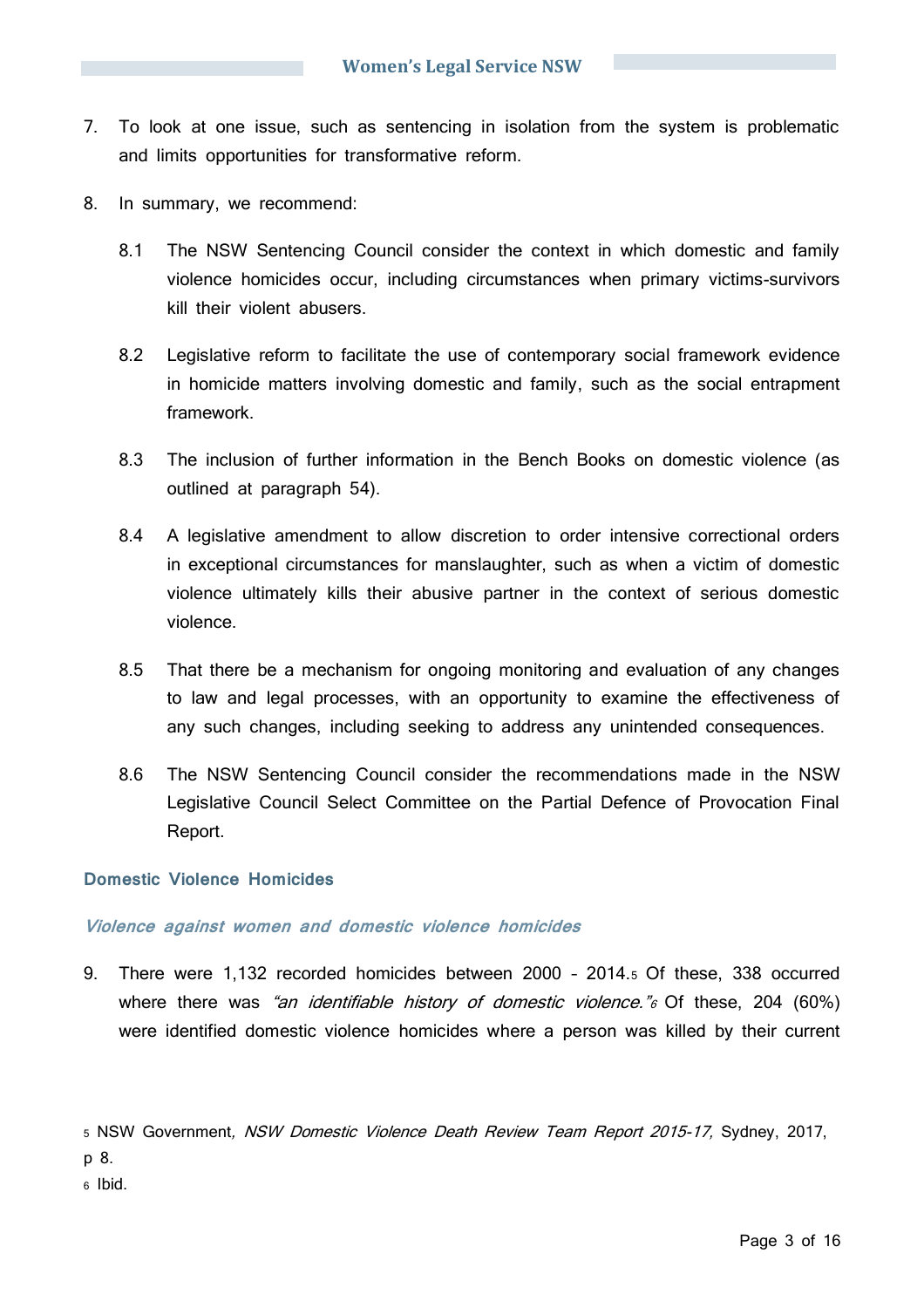or former intimate partner.<sup>7</sup> Women were killed in 162 of 204 (79%) matters and men in 42 of 204 (21%) matters.<sup>8</sup> Of the 42 men, 35 were killed by their current or former female partner. In 89% (31) of these cases the men killed were "the primary domestic violence aggressor in the relationship".

10. The NSW Domestic Violence Death Review Team as part of their methodology defines intimate partner homicide as:

"where a person is killed by a current or former intimate partner in a domestic violence context".<sup>10</sup>

## **Accountability of predominant aggressor**

- 11. We are concerned by the language used by some police, prosecutors, defence and judicial officers to minimise, mask or mutualise domestic violence perpetrated by a primary aggressor against a primary victim or to victim-blame.<sup>11</sup>
- 12. This is an issue also raised by the NSW Domestic Violence Death Review Team.<sup>12</sup>
- 13. It is imperative that the predominant aggressor is held accountable through attitudes, language and actions during the police investigation as well as when charging, prosecuting and sentencing of offences in the context of domestic violence, including homicide.

<sup>11</sup> Most recently a Detective Inspector in Queensland commented after the brutal killing of a mother and three children by the children's father and after acknowledging there was a protection order in place for the woman and previous instances of family violence that police wanted to keep an "*open* mind" about the father's motives stating: "Is this an issue of a woman suffering significant domestic violence and her and her children perishing at the hands of the husband, or is it an instance of a husband being driven too far by issues he's suffered by certain circumstances into committing acts of this form?" in Michael McGowan and Ben Smee, 'Queensland police spark anger with 'open mind' comment on murder of Hannah Clarke and children', The Guardian, 20 February 2020 accessed at: [https://www.theguardian.com/australia-news/2020/feb/20/queensland](https://www.theguardian.com/australia-news/2020/feb/20/queensland-police-spark-anger-with-open-mind-comment-on-of-hannah-clarke-and-children)[police-spark-anger-with-open-mind-comment-on-of-hannah-clarke-and-children](https://www.theguardian.com/australia-news/2020/feb/20/queensland-police-spark-anger-with-open-mind-comment-on-of-hannah-clarke-and-children)

<sup>12</sup> Ibid, p 75. NSW Government, NSW Domestic Violence Death Review Team Annual Report 2013- 15, Sydney, 2015, p 54-55.

<sup>7</sup> Ibid.

<sup>8</sup> Ibid.

<sup>9</sup> Ibid, p 9.

<sup>10</sup> Ibid, p 5.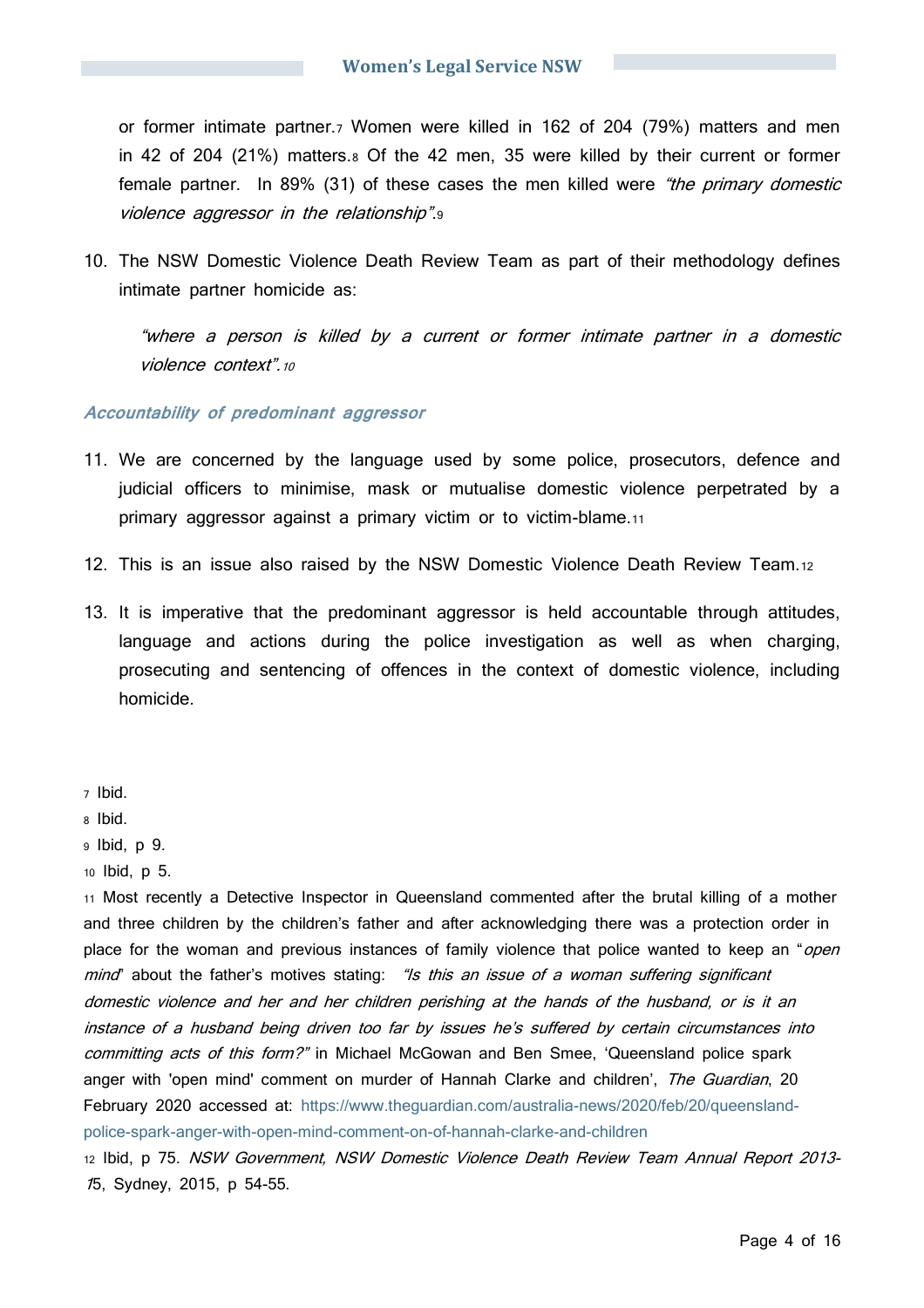## **Mitigating and aggravating factors**

- 14. The context in which an offence takes place is relevant in sentencing.
- 15. We submit the use of contemporary social framework evidence and expert witnesses in the nature and dynamics of domestic violence is vital both in matters when the predominant aggressor kills in a domestic violence context and when the primary victim kills the primary aggressor as outlined in the section on this below.
- 16. We note there is a mitigating factor "the offender was provoked by the victim".13 Caution should be exercised in this factor being available to the primary/predominant aggressor as this has the effect of excusing the deliberate violent behaviour of the primary aggressor.
- 17. We refer to the framing in New Zealand of a mitigating factor of "conduct of the victim" and to the New Zealand Law Reform Commission recommendation to amend section 9(2)(c) of the *Sentencing Act 2002* (NZ) to clarify that "*conduct of the victim*" includes prior family violence against the offender.<sup>14</sup>
- 18. If implemented, we are interested in whether such a provision holds a predominant aggressor in domestic violence accountable or is used to blame the domestic violence victim. Similarly, we are interested in how such a provision would operate with respect to a domestic violence victim who ultimately kills the predominant aggressor in the context of serious domestic violence.
- 19. We repeat our concern that this inquiry is limited to sentencing when what is needed is a comprehensive inquiry into homicide and homicide defences in the context of domestic violence.
- 20. We are also concerned that the mitigating factor that "*the offender does not have any* record (or any significant record) of previous convictions" 15 does not acknowledge the under reporting of domestic violence to police. We note the NSW Sentencing Council acknowledges research that highlights significant numbers of domestic violence offenders

13 Section 21A (3)(c) of the Crimes (Sentencing Procedure) Act 1999. 14 New Zealand Law Commission, Understanding Family Violence: Reforming the Criminal Law Relating to Homicide, Report 139, 2016, Recommendation 10 15 Section 21A (3)(e) of the Crimes (Sentencing Procedure Act 1999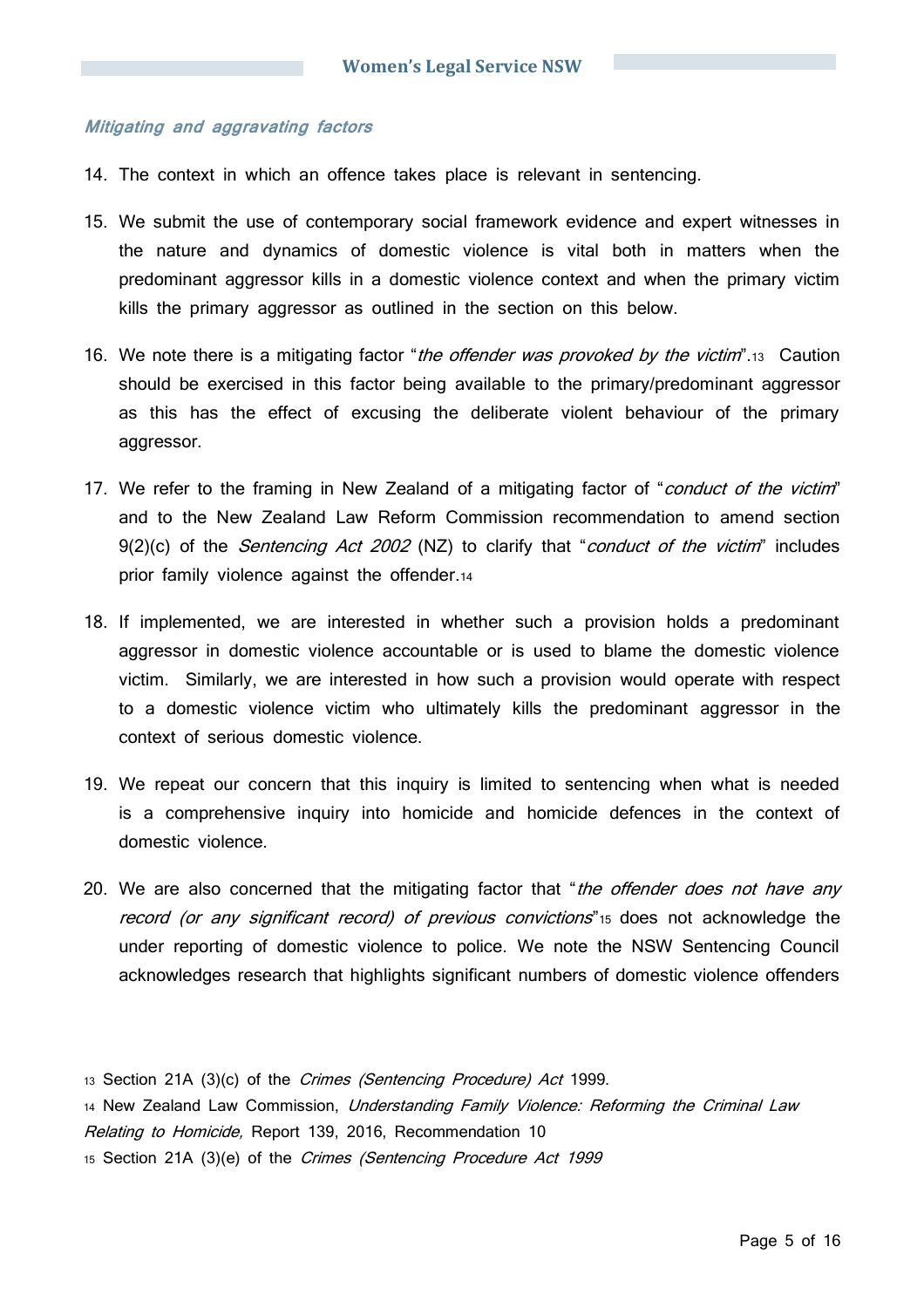not been subject to a protection order or charged for domestic violence offences prior to their committing homicide in a domestic violence context.

- 21. Further, as acknowledged in the Consultation Paper, there may be very serious offences, such as sexual assault, which have not been charged.
- 22. We submit other records, such as medical records, are relevant and should be considered and the Judge can decide what weight to give such evidence.

## **Sentencing guidelines about the domestic violence context of an offence**

- 23. We note the Consultation Paper refers to the Sentencing Council for England and Wales having "guidelines on sentencing in the context of domestic abuse, which the courts are required to consider".
- 24. One of the non-exhaustive list of aggravating factors is "using contact arrangements with a child to instigate an offence".
- 25. Social science research highlights that different forms of child abuse by a father who has perpetrated family violence may start or intensify post separation as a way of punishing or deliberately causing the mother distress.<sup>16</sup>
- 26. We would welcome consideration of these factors.

#### **Women who kill their intimate partners**

27. Based on the work of a number of researchers, Coss notes the different motivations and distinguishing features of men killing their female intimate partners and women killing their male intimate partners:

"men kill in revenge, out of jealousy, for honour, as the climax in a chain of violence…when women kill it is mostly as a form of self-preservation (or protection of children) in response to violence inflicted upon them".<sup>17</sup>

28. As outlined above, the main risk factor for intimate partner homicides is prior domestic violence. This data highlights the need for this review to consider the context in which

16 Cited in Lundy Bancroft, Jay Silverman, Daniel Ritchie, The Batterer as Parent: Addressing the Impact of Domestic Violence on Family Dynamics (2nd ed), 2012, p 160.

<sup>17</sup> Coss cites research by Dobash and Dobash, Polk and Wilson and Daly in Graeme Coss, "Provocative reforms: A comparative critique," Criminal Law Journal, Vol 30, 2006 p 139.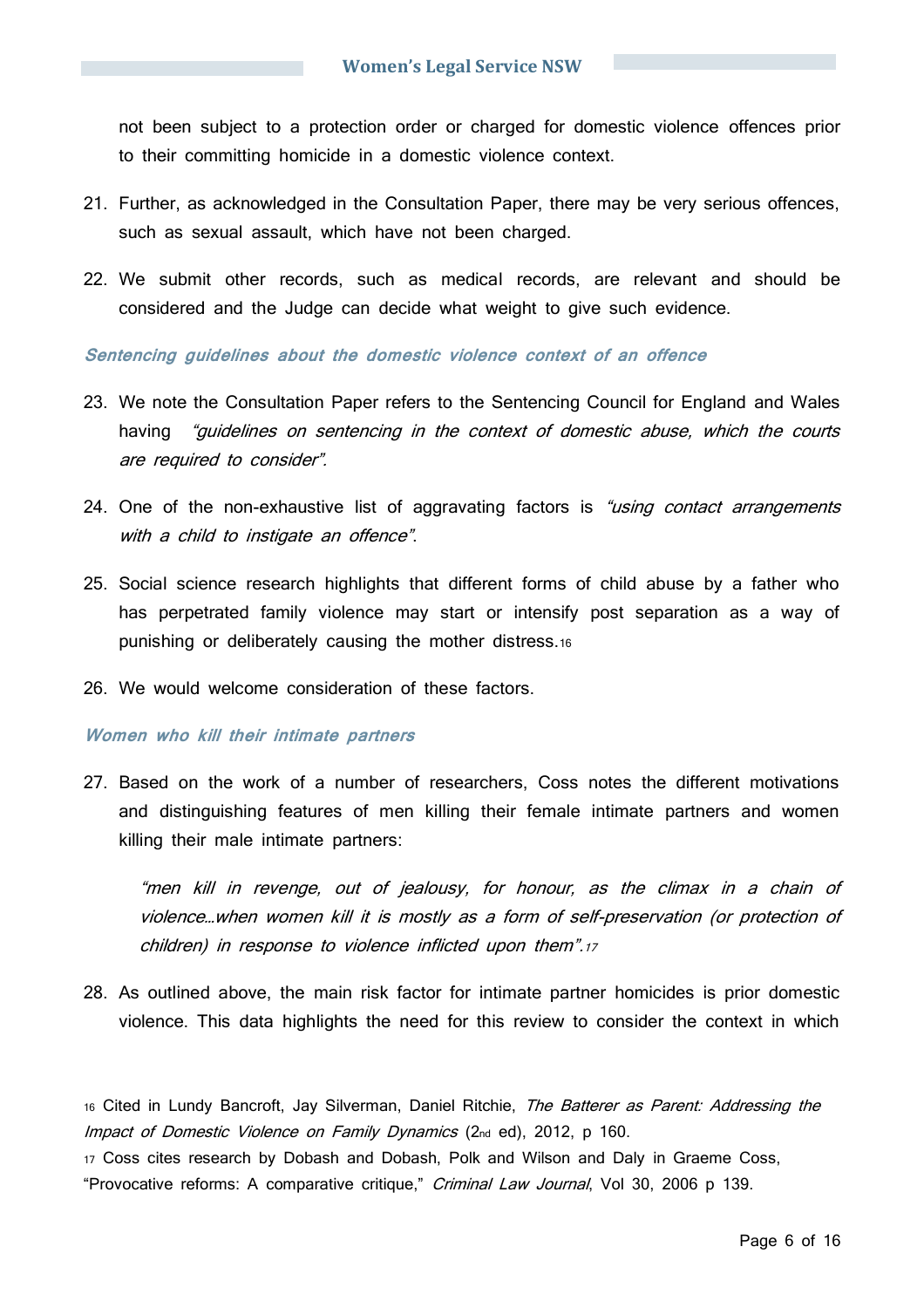domestic and family violence homicides occur, including female primary victims of domestic and family violence killing their violent intimate partners.

29. Women killing their violent intimate partners in the context of domestic and family violence has been discussed in research over many years. This includes Wallace's study of NSW Police homicide files from 1968 – 1981, where it was found that 70% of women who killed their husbands did so in the context of violence perpetrated by their husbands.<sup>18</sup> Further, Bradfield reviewed homicide cases over the period from 1980 – 2000, and identified that there were 76 cases where women had killed their male intimate partner; and in 86% of these cases there had been a history of physical violence.<sup>19</sup>

#### **The use of contemporary social framework evidence and expert witnesses**

- 30. In considering sentences to be imposed for homicide in the context of domestic and family violence, there is a need to consider a range of factors, including the nature and dynamics of domestic and family violence and the history of the relationship and not just consider the isolated incident of the homicide.
- 31. This is supported by the NSW Coroner in the NSW Domestic Violence Death Review Team Report 2015-17 who identified:

A theme throughout this report is the importance of viewing domestic violence holistically, as episodes in a broader pattern of behaviour rather than as incidents in isolation from one another.<sup>20</sup>

- 32. The NSW Legislative Council Select Committee on the Partial Defence of Provocation recommended in 2013 that NSW implement the use of social framework evidence similar to how it is used in Victoria.<sup>21</sup>
- 33. Following an extensive review of homicide defences, with a particular focus on victims of family violence who kill their violent intimate partners, the Victorian Law Reform

18 Alison Wallace, *Homicide: The Social Reality*, NSW Bureau of Crime Statistics and Research, Sydney, 1986 p 110 (123).

19 Rebecca Bradfield, The treatment of women who kill their violent intimate partners within the Australian criminal justice system, PhD Thesis, University of Tasmania, 2002 (Bradfield, thesis) p 194.

<sup>20</sup> NSW Government, NSW Domestic Violence Death Review Team Report 2015-17, p v. <sup>21</sup> New South Wales Legislative Council Select Committee on the Partial Defence of Provocation, The partial defence of provocation: Final Report, 2013, Recommendation 2.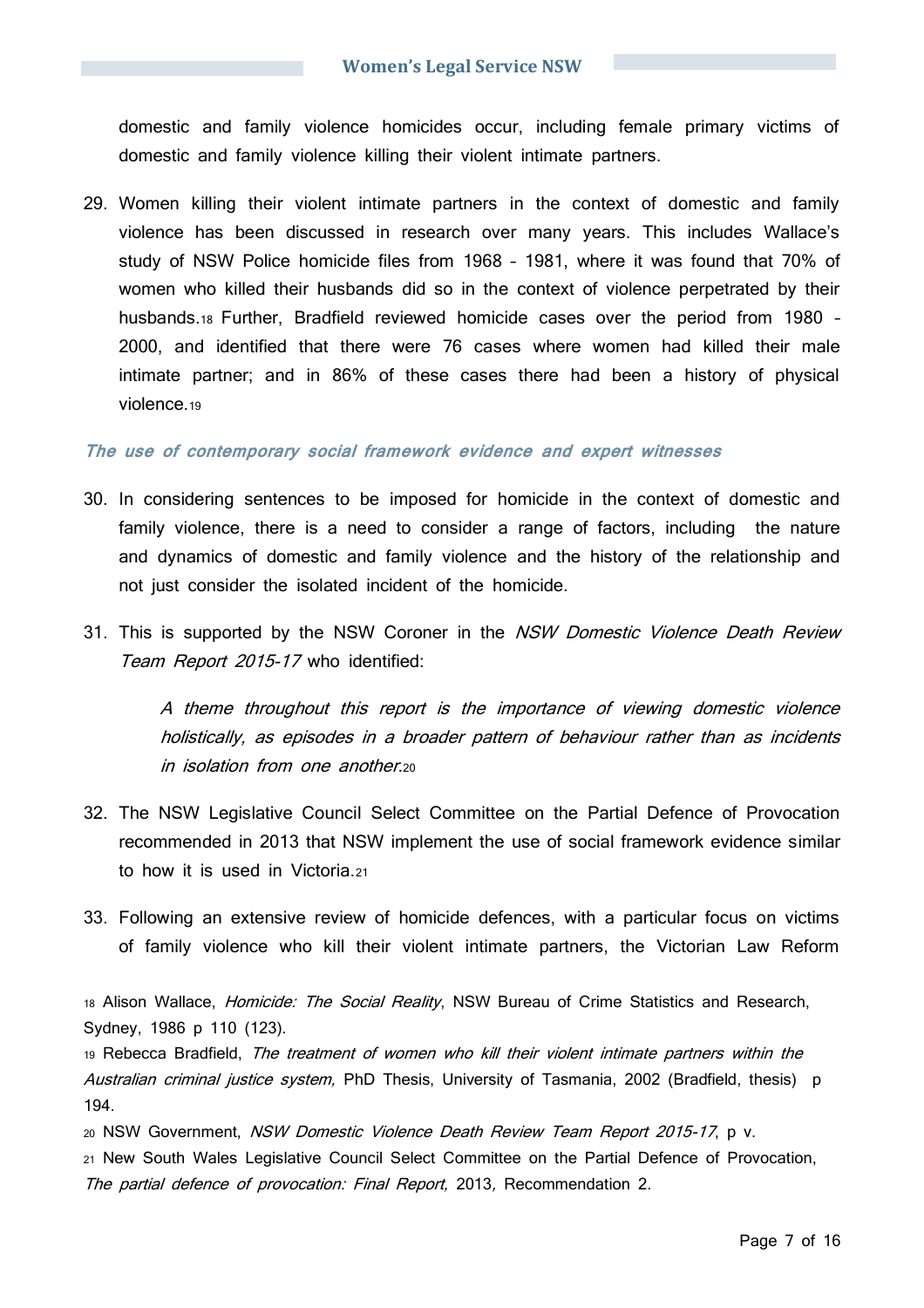Commission recommended <sup>22</sup> and the Victorian Government introduced legislative provisions in 2005<sup>23</sup> to ensure social framework evidence could be admitted in criminal trials where intimate partner violence is raised. While Victoria has since repealed defensive homicide, social framework evidence can still be used in matters of selfdefence in the context of domestic and family violence.<sup>24</sup>

- 34. Toole notes that the use of social framework evidence "is of critical importance as it directly confronts the problem abused women have faced in having their belief in lethal conduct considered genuine and reasonable".<sup>25</sup>
- 35. It is particularly important that contemporary theories of violence and social science evidence are utilised as outdated theories can reinforce gender bias in the law.
- 36. This has been clearly highlighted in research commissioned by Australia's National Research Organisation for Women's Safety (ANROWS) Transforming legal understandings of intimate partner violence which found "the theory of violence used can significantly change the narrative of the facts in a manner that either supports … a claim to have acted in self defence or undercuts it." <sup>26</sup>
- 37. In this research Tarrant et al consider a recent Western Australian case, Western Australia v Liyanage27 in which a woman killed her husband after a long history of coercive and controlling violence perpetrated by the husband against the accused.
- 38. In this matter the prosecution adopted a theory of violence of "a bad relationship with incidents of violence" and the expert witnesses a theory of violence of "the battered women's syndrome" or a combination of the two theories.28

22 Victorian Law Reform Commission (VLRC), Defences to Homicide: Final Report, 2004, Recommendation 25.

23 Section  $9AH(3)(a) - (f)$ , *Crimes Act 1958* (Vic), repealed.

<sup>24</sup> See s 322J & s 322M of the Crimes Act 1958 (Vic)

25 Toole (2012) cited in Kate Fitz-Gibbon, Homicide Law Reform, Gender and the Provocation Defence: A comparative perspective, Deakin University, Palgrave Macmillan, 2014, p 124.

26 Stella Tarrant, Julia Tolmie, & George Giudice, Transforming legal understandings of intimate partner violence (Research report 03/2019) Sydney: ANROWS, 2019, p 14.

27 Tarrant et al analysed documents from the trial and appeal: Western Australia v Livanage [2016] WASC 12; Western Australia v Liyanage [2016] WASCSR 31; Western Australia v Liyanage [2017] WASCA 112

28 Stella Tarrant, Julia Tolmie, & George Giudice, Transforming legal understandings of intimate partner violence, p 14.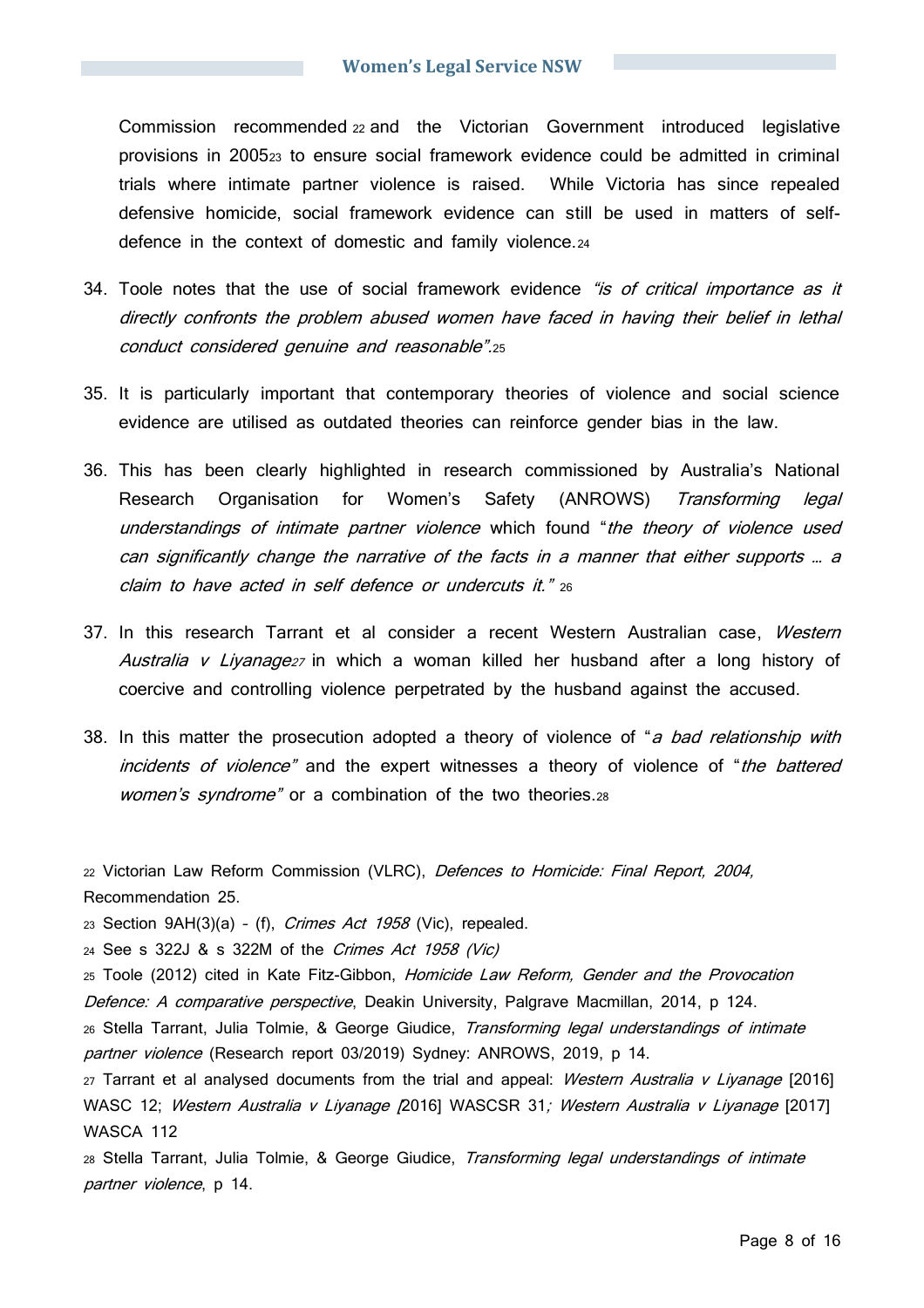- 39. Tarrant et al highlight that neither of these two theories of violence focus on the pattern of abuse by the primary aggressor, instead presenting the violence as a "series of discrete violence incidents (which may amount to crimes), in between which the victim/survivor is free to leave or implement other safety strategies".<sup>29</sup>
- 40. Both theories of violence assume that the "safety measures that are currently available to respond to Intimate Partner Violence are effective" and in the case of the first theory "that it is reasonable to place the responsibility for safety on the victim/survivor".<sup>30</sup>
- 41. Tarrant et al catalogue a range of evidence challenging the assumption of the availability of effective safety measures, including Government commissioned inquiries and reports and Domestic Violence Death Review reports.<sup>31</sup>
- 42. Death reviews show that some primary victims of domestic violence have been killed by their violent partner despite seeking help from several sources, sometimes with inadequate responses to disclosures, and trying to implement a range of safety strategies.<sup>32</sup>
- 43. Further, the action that this first theory of violence implies women should take report to police, obtain an apprehended violence order, stay temporarily in refuge accommodation and/or leave the relationship "require victim initiation and generate a **one-off reaction** to the immediate episode of physical violence". However, "these are not strategies that effectively manage the **ongoing threat** that victims/survivors of intimate partner violence may be living with".33
- 44. The theory of battered women's syndrome originally developed by Dr Lenore Walker in 1979<sup>34</sup> and as outlined by Tarrant et al posits that intimate partner violence is cyclical, characterised by three phases: "tension building, acute battering and loving contrition",

<sup>29</sup> Ibid, p 15. <sup>30</sup> Ibid, p 15. <sup>31</sup> Ibid, p 15, 21. 32 Ibid p 21. See also: NSW Government, NSW Domestic Violence Death Review Team Report 2015-17, pages 69-120. 33 Stella Tarrant, Julia Tolmie, & George Giudice, Transforming legal understandings of intimate partner violence, p 15.

<sup>34</sup> Ibid, p 16.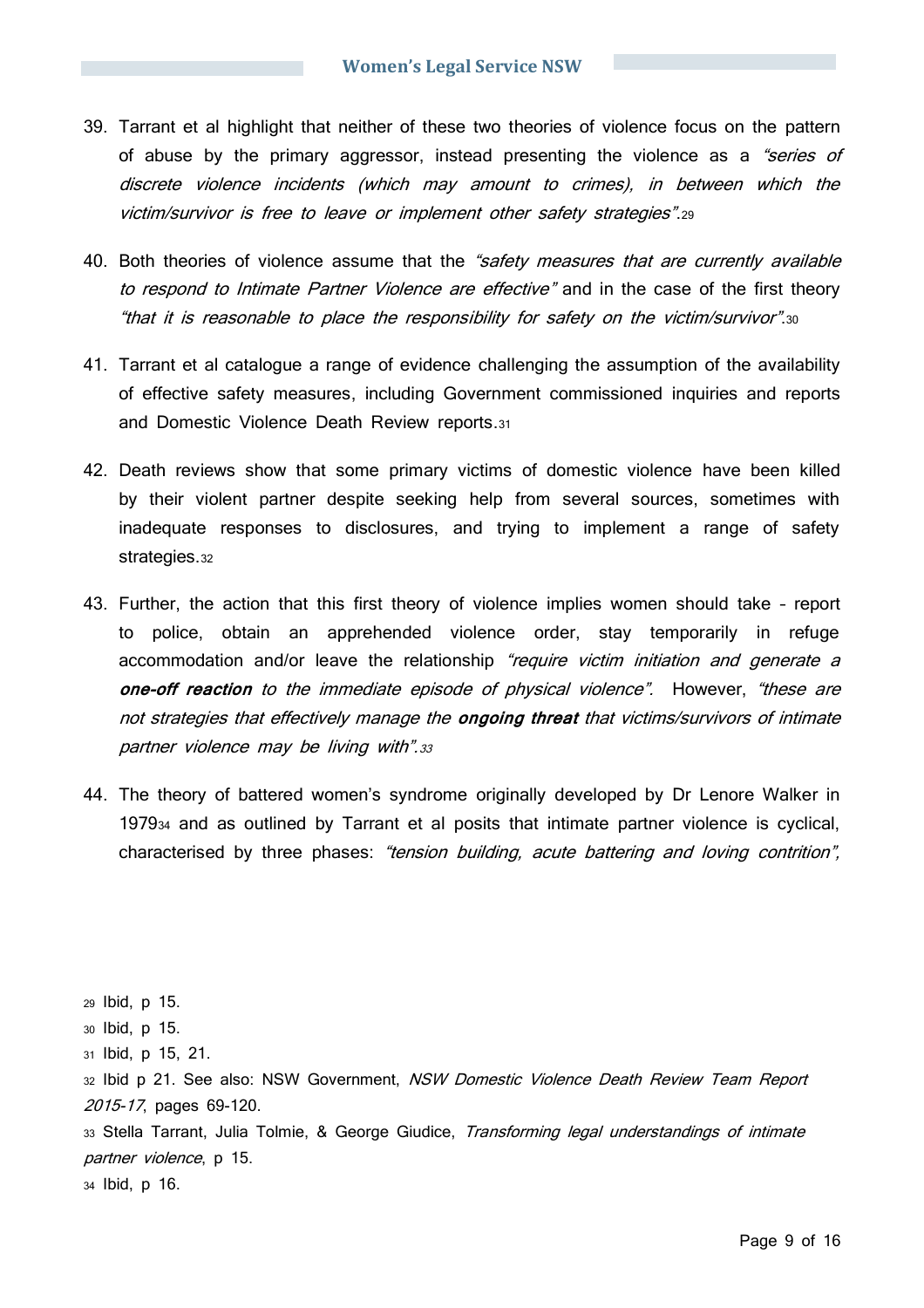and following several cycles of battering the victim-survivor develops a "learned helplessness", believing there is "nothing she can do to escape the violence".35

- 45. As Tarrant, Stubbs and Tomlie note the theory was intended to "*justify the* victim's/survivor's choices and explain them as reasonable", which is necessary for a successful defence of self-defence.36 However, because the actions seem contrary to "rational decision-making in response to a "bad relationship"" where it is assumed the violence is a "series of discrete violence incidents … in between which the victim/survivor is free to leave or implement other safety strategies", while the victim's-survivor's choices and beliefs may be honestly held they are viewed as irrational.<sup>37</sup> As Tarrant et al note this is reinforced by pathologising the woman by saying she is suffering a "*syndrome*".38
- 46. This highlights how a theory of violence can undercut a claim of self-defence, reinforcing gender bias in the law and why it is important that contemporary theories of violence and social science evidence are utilised.
- 47. A contemporary theory of violence which has been adopted by the New Zealand Family Violence Death Review Commission is the theory of social entrapment.
- 48. This framework has three dimensions:

1. The social isolation, fear and coercion that the predominant aggressor's coercive and controlling behaviour creates in the victim's/survivor's life:

2. the lack of effective systemic safety options; and

3. the exacerbation of these previous two dimensions by the structural inequities associated with gender, class, race and disability.<sup>39</sup>

49. Tarrant et al describes it as follows:

<sup>35</sup> Ibid.

<sup>36</sup> Ibid; Julie Stubbs & Julia Tomlie, 'Falling short of the challenge? A comparative assessment of the Australian use of expert evidence on the battered woman syndrome', Melbourne University Law Review, 23(3) 1999

37 Stella Tarrant, Julia Tolmie, & George Giudice, Transforming legal understandings of intimate partner violence, p 16.

<sup>38</sup> Ibid.

<sup>39</sup> Ibid, p 17.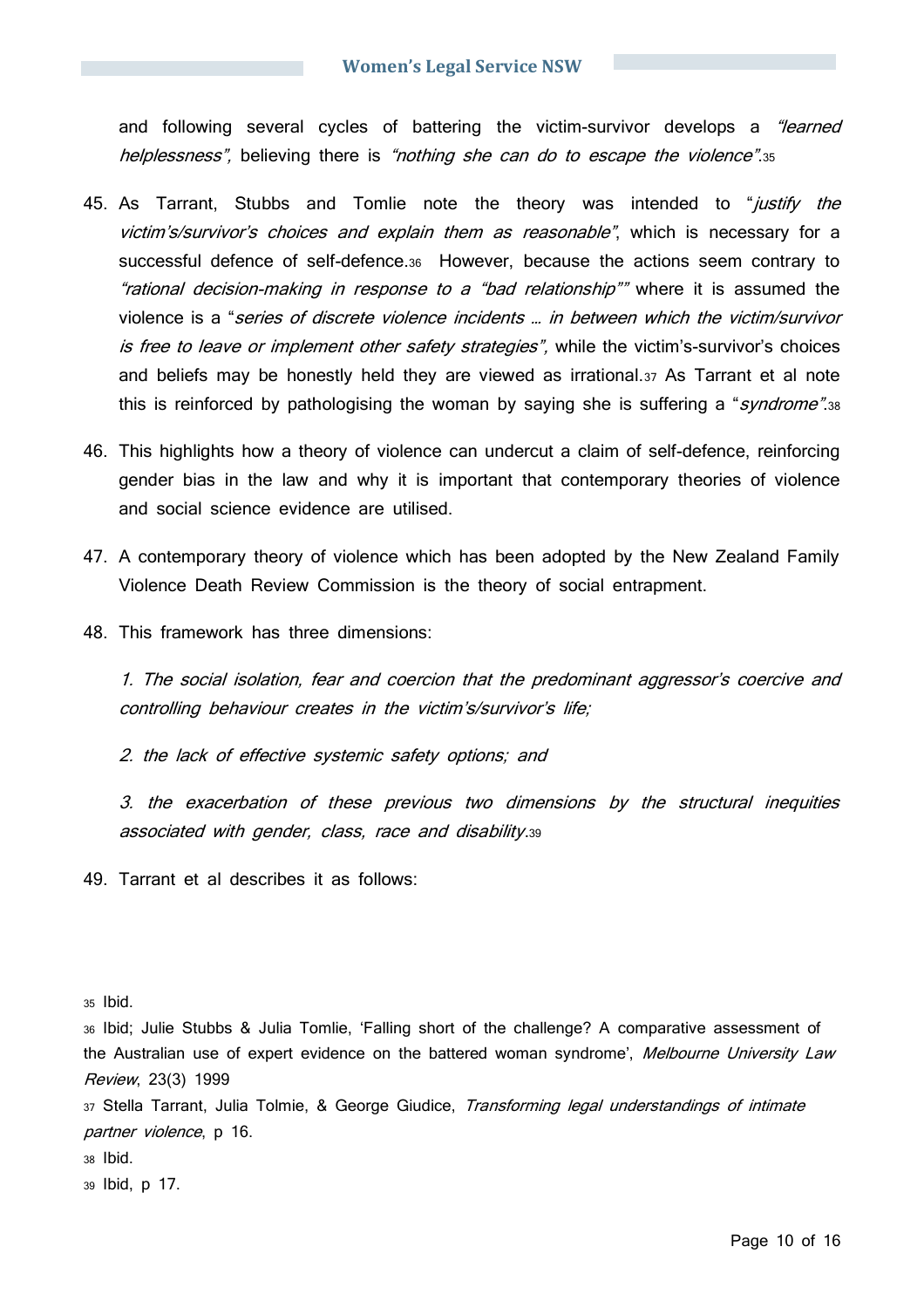A social entrapment framing asks us to document the predominant aggressor's pattern of abusive behaviour and understand how it constrains the primary victim's/survivor's ability to resist the abuse, while simultaneously considering the wider operations of power in her life.40

- 50. It is important that coercive and controlling behaviour is recognised and made visible. The NSW Domestic Violence Death Review Team has been critical of prosecutors who have focused only on physical violence, ignoring coercive and controlling behaviour, thus reinforcing the damaging misconception that non-physical violence is not violence.<sup>41</sup>
- 51. It is also important that experts are domestic and family violence and trauma informed and understand the gendered nature of domestic violence.
- 52. We note with concern that in the matter of Western Australia v Liyanage, two psychiatrists were able to provide expert witness testimony, but the expert witness testimony of a social worker with expertise in domestic violence to explain the nature and dynamics of domestic violence was rejected on the grounds it was not relevant and unnecessary as this knowledge "would at least usually be well within the capacity of a juror to appreciate without expert assistance".<sup>42</sup>
- 53. The NSW Domestic Violence Death Review Team Report 2015-17 touches on the role of domestic violence expert witnesses, noting this as an area of interest.<sup>43</sup>

#### **Recommendation One**

The NSW Sentencing Council consider the context in which domestic and family violence homicides occur, including circumstances when primary victims-survivors kill their violent abusers.

#### **Recommendation Two**

Legislative reform to facilitate the use of contemporary social framework evidence in homicide matters involving domestic and family violence, such as the social entrapment framework.

<sup>40</sup> Ibid, p17-18.

- 41 NSW Government, NSW Domestic Violence Death Review Team Report 2015-17, p 75.
- 42 Liyanage v The State od Western Australia [2017] WASCA 112, paragraph 165.
- 43 NSW Government, NSW Domestic Violence Death Review Team Report 2015-17, p 76.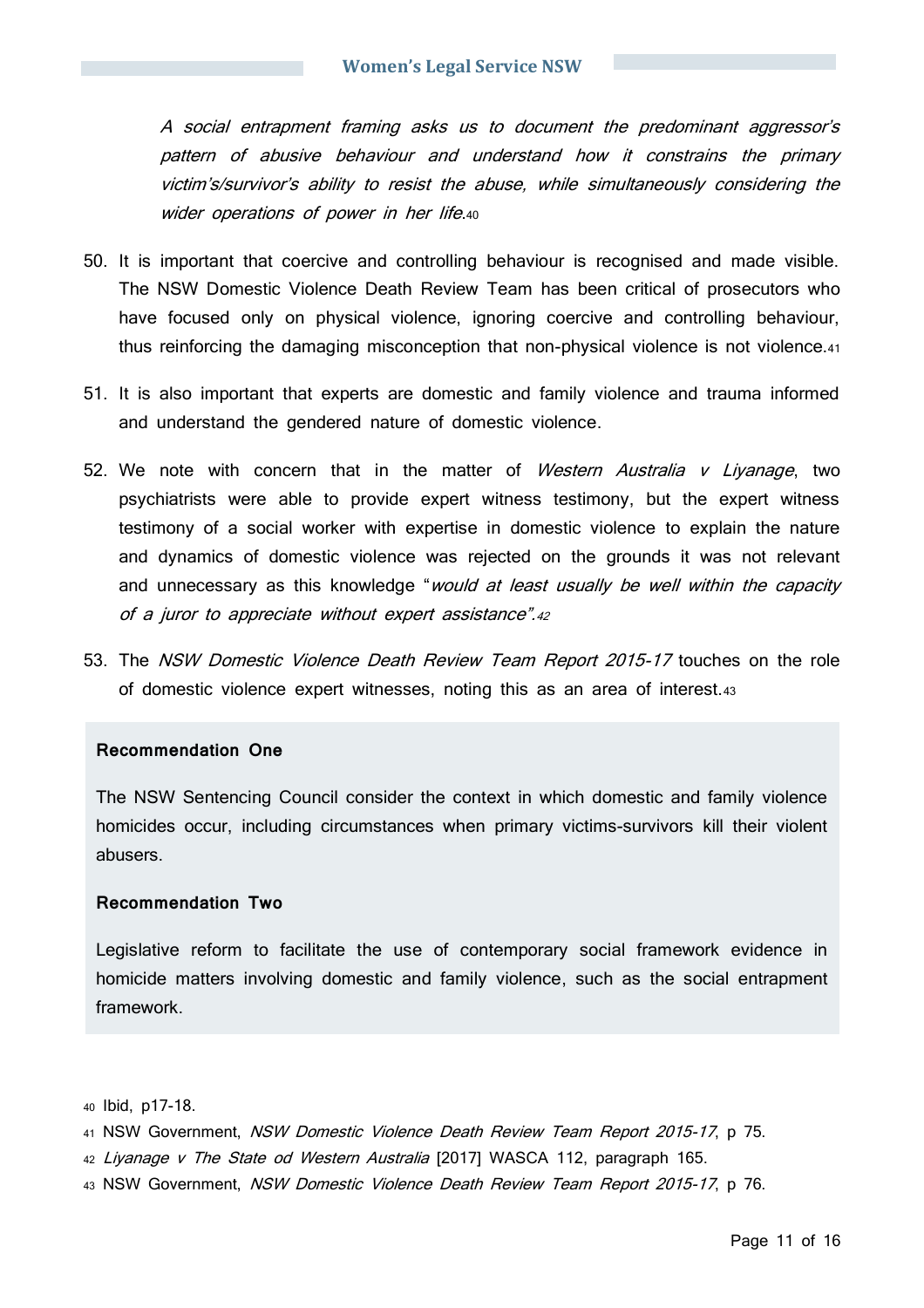# **Bench books**

- 54. We support the inclusion of further information about domestic violence in the Bench Books including:
	- the nature and dynamics of domestic violence, including coercive and controlling behaviour;
	- risk factors, including that women are most at risk of serious harm or being killed during and/or soon after separation;44
	- that abuse often continues after separation;
	- response based practice which highlights the importance of framing and use of language so as not to minimise, mask or mutualise domestic violence perpetrated by the primary aggressor or victim blame;<sup>45</sup>
	- contemporary theories of violence and social science evidence, such as the social entrapment framework.

### **Recommendation Three**

We recommend the inclusion of further information on domestic violence (as outlined at paragraph 54) in the Bench Books.

#### **Role of ongoing education**

55. As part of the introduction of the use of social framework evidence in Victoria there was education to demonstrate its use and application. Green commented that this education was useful to educate "lawyers, judicial officers and jury members that all of this evidence is relevant in cases of intimate partner homicide".46 We note that the NSW Legislative Council Select Committee Inquiry on the Partial Defence of Provocation also

44 Cherie Toivonen, & Corina. Backhouse, National Risk Assessment Principles for domestic and family violence (ANROWS Insights 07/2018). Sydney, NSW: ANROWS, 2018 accessed at: <https://www.anrows.org.au/research-program/national-risk-assessment-principles/> <sup>45</sup> See, for example, Centre for Response Based Practice, accessed at: [https://www.responsebasedpractice.com](https://www.responsebasedpractice.com/) and Safe and Together:<https://safeandtogetherinstitute.com/> 46 Betty Green (2012) cited in Kate Fitz-Gibbon, Homicide Law Reform, Gender and the Provocation Defence: A comparative perspective, Deakin University, Palgrave Macmillan, 2014, p 124.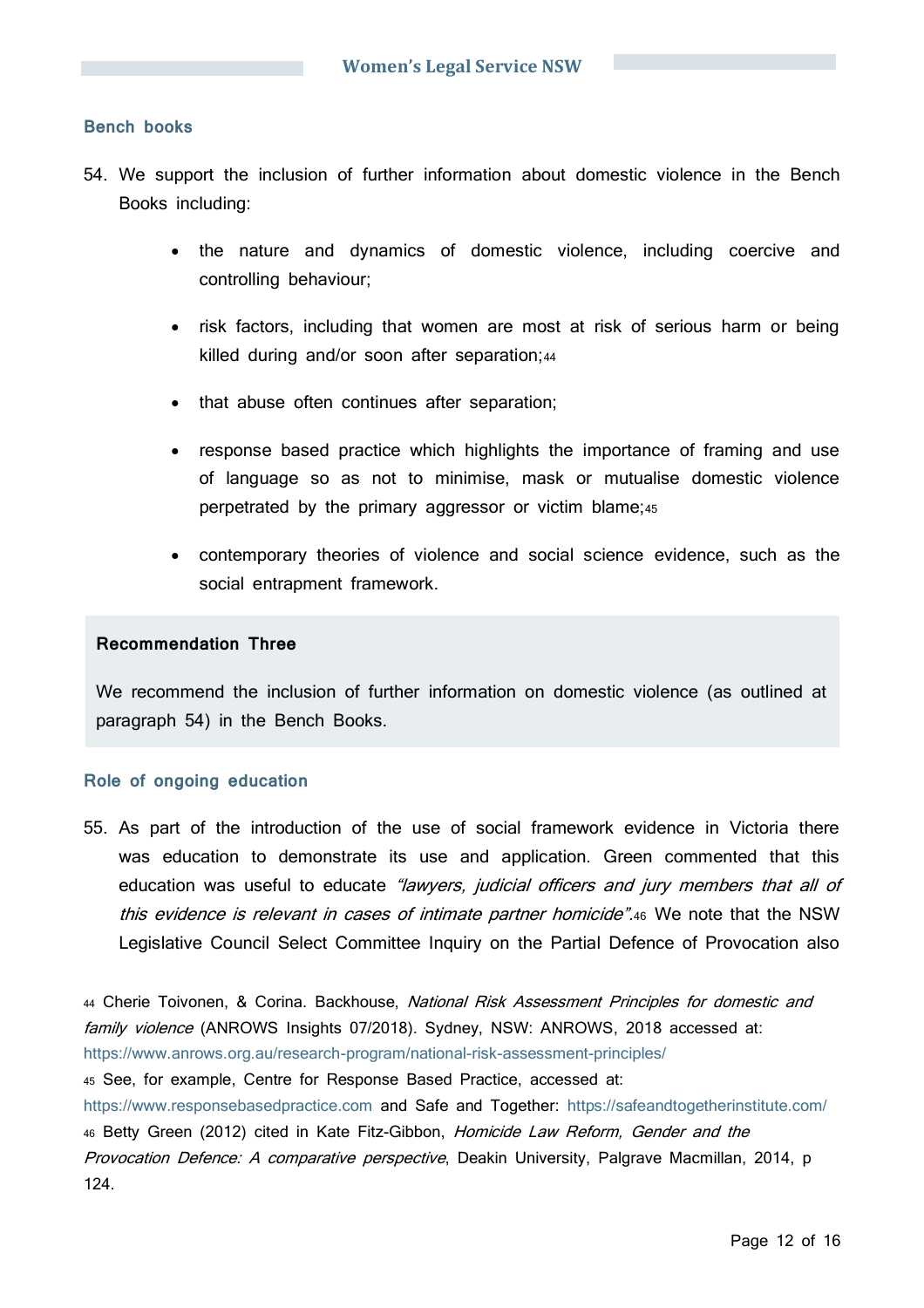recommended that an education package on the nature and dynamics of domestic and family violence be developed to target the legal sector and wider community.<sup>47</sup>

56. It is important that everyone working in the criminal justice system is able to understand the nature and dynamics of domestic violence and be aware of and able to identify coercive and controlling behaviour; understand how to take instructions relating to domestic violence; understand risk factors, including that women are most at risk of serious harm or being killed during and/or soon after separation and the importance of screening for risk and ongoing risk assessment and safety planning; and be aware of the social entrapment framework.

#### **Changes to sentencing**

- 57. We note in the matter of  $R$  v Silva [2015] NSWSC 148 (6 March 2015) Jessica Silva was convicted of manslaughter for the killing of her ex-partner on the basis of excessive self-defence. Ms Silva had been in a 4 year relationship with the deceased in which the deceased had been abusive towards her. She had sought to separate from the deceased. The court found she acted to "protect her brother and father from the deceased and to protect herself from being further violently assaulted".48 We note Justice Hoeben Chief Judge at Common Law described the "exceptional circumstances" of this matter and Ms Silva received a suspended sentence.<sup>49</sup>
- 58. We note with concern that the option for a suspended sentence is no longer available for manslaughter offences. We believe there should be discretion to order intensive correctional orders in exceptional circumstances for manslaughter, such as when a victim of domestic violence ultimately kills their abusive partner in the context of serious domestic violence.
- 59. This highlights the need for ongoing monitoring and evaluation of changes to law and legal processes.

#### **Recommendation Four**

A legislative amendment to allow discretion to order intensive correctional orders in exceptional circumstances for manslaughter, such as when a victim of domestic violence

<sup>47</sup> New South Wales Legislative Council Select Committee on the Partial Defence of Provocation, The partial defence of provocation: Final Report, 2013, Recommendation 10. 48 R v Silva [2015] NSWSC 148 (6 March 2015), paragraph 37. 49 R v Silva [2015] NSWSC 148 (6 March 2015), paragraph 44.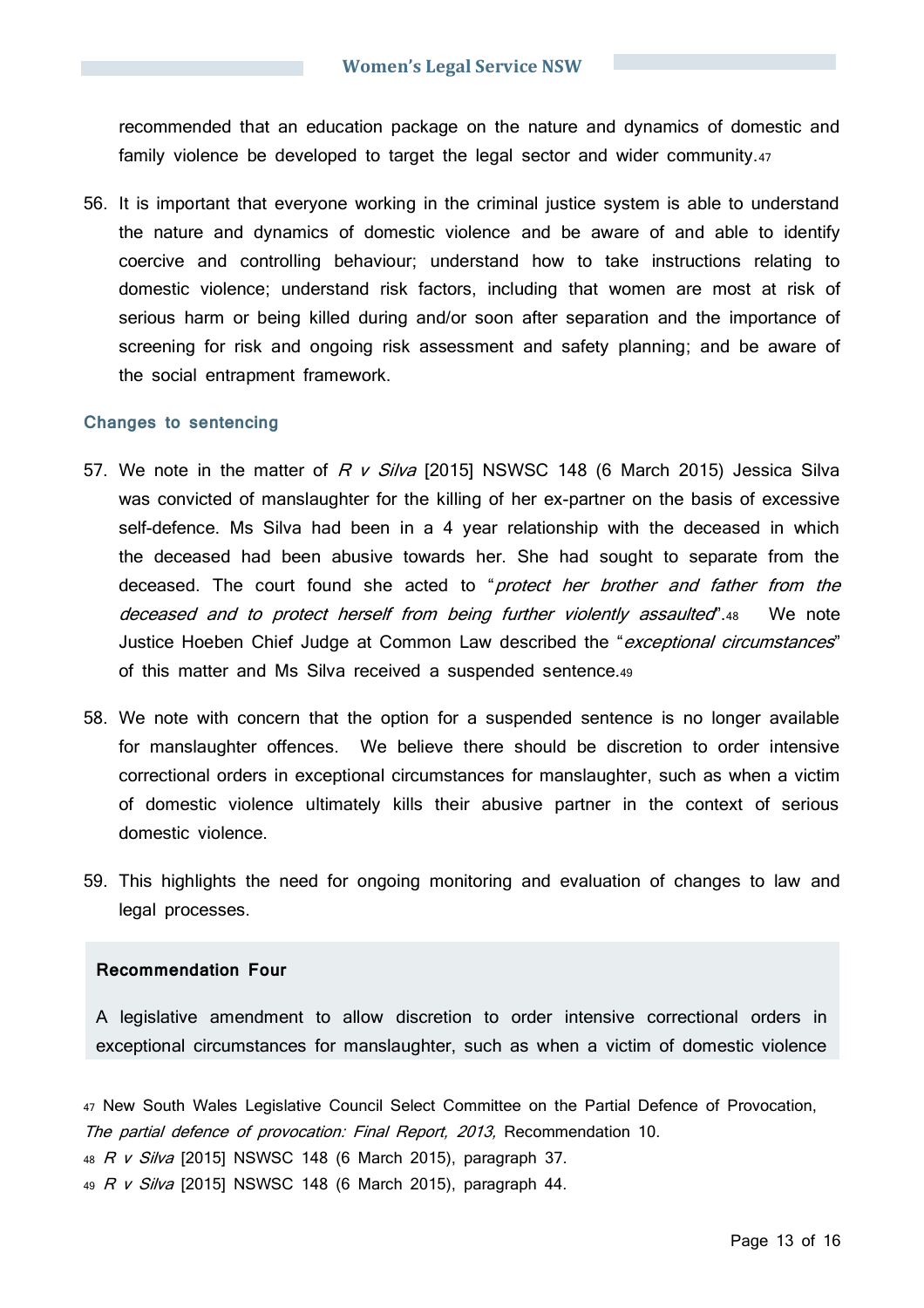ultimately kills their abusive partner in the context of serious domestic violence.

#### **Recommendation Five**

That there be a mechanism for ongoing monitoring and evaluation of any changes to law and legal processes, with an opportunity to examine the effectiveness of any such changes, including seeking to address any unintended consequences.

#### **Reforming self-defence**

- 60. The Australian Law Reform and NSW Law Reform Commissions' Family Violence A National Legal Response made several recommendations relating to homicide defences.50 Several of these recommendations related to ensuring defences of homicide "accommodate the experiences of family violence victims who kill".<sup>51</sup>
- 61. We note the *Partial Defence of Provocation Report* recommendation that the Attorney General commission the NSW Law Reform Commission to undertake a comprehensive review of homicide and homicide defences remains unimplemented.
- 62. To achieve transformative reform we need to consider the whole system and not just an isolated area , such as sentencing.

### **Recommendation Six**

The NSW Sentencing Council consider the recommendations made in the NSW Legislative Council Select Committee on the Partial Defence of Provocation Final Report.

#### **Child Homicides**

#### **Possible new aggravating factors**

63. We note reference in the Consultation Paper to the recent new aggravating factor in s 9(9B) of the Penalties and Sentences Act 1992 (Qld):

50 Australian Law Reform and NSW Law Reform Commissions' Family Violence - A National Legal Response, 2010, Recommendations 14.1-14.5.

51 Australian Law Reform and NSW Law Reform Commissions' Family Violence - A National Legal Response, 2010, p 61.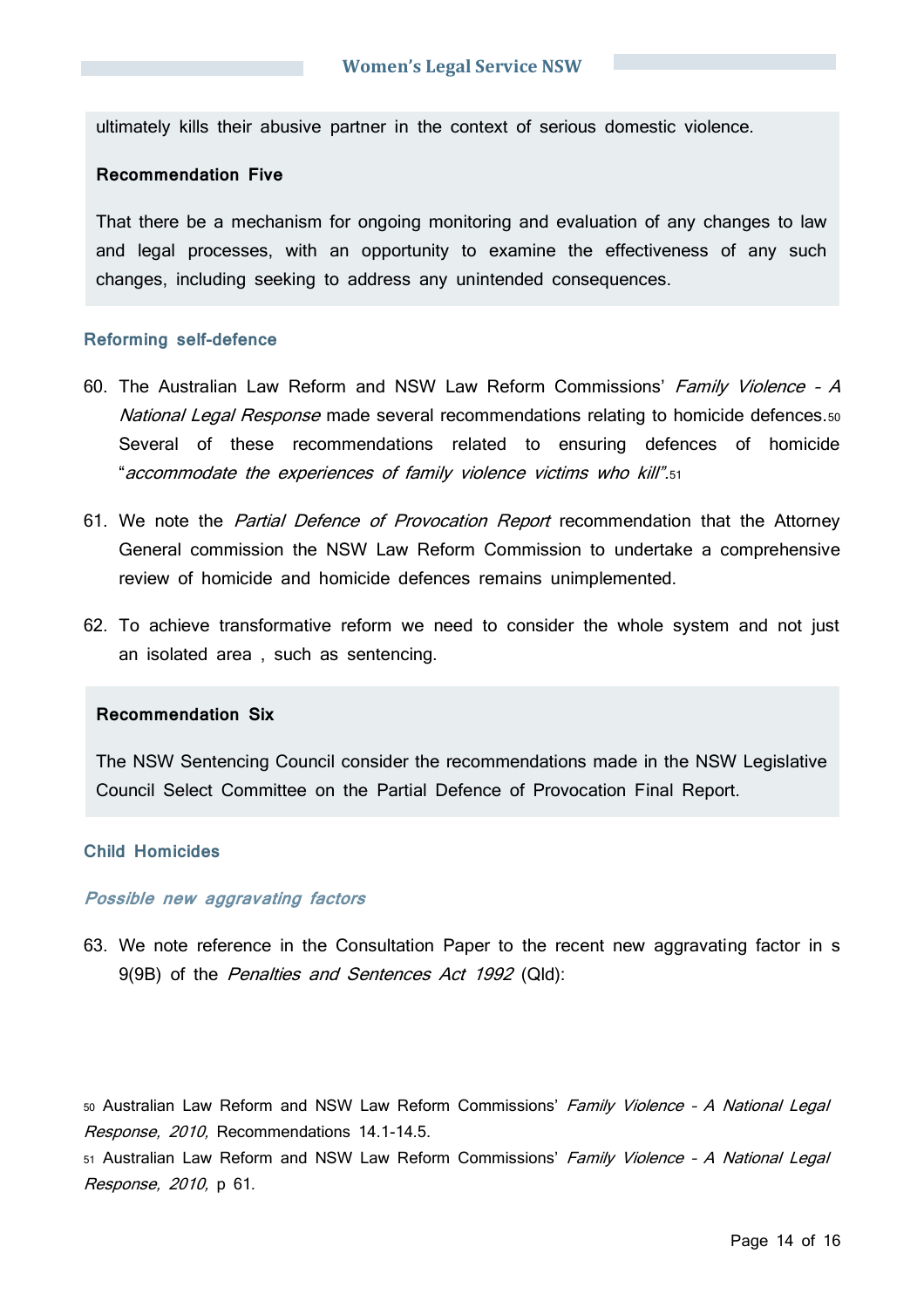In determining the appropriate sentence for an offender convicted of the manslaughter of a child under 12 years, the court must treat the child's defencelessness and vulnerability, having regard to the child's age, as an aggravating factor.

- 64. We support consideration been given to the vulnerability of a person because of age. We note this is already recognised at s  $21A(2)$ (I) of the *Crimes (Sentencing Procedure)* Act 1999 with reference both to the victim being "very young or very old".
- 65. We do not support stipulating the age as we believe this is arbitrary and a decision about aggravation should turn on the particular facts of the matter.

#### **Specific offence of child homicide**

- 66. We raise concerns about a specific offence of child homicide where but for this offence, the person would be guilty of manslaughter.
- 67. As raised above, the law in NSW already recognises the vulnerability of a person because of age in aggravating factors.
- 68. While such an offence has existed in Victoria for 10 years, the Consultation Paper notes there have only been three successful convictions. Further, this offence only applies if the child who has been killed was under the age of 6 years.

#### **General comments**

- 69. The issue of mandatory sentencing in relation to domestic violence homicides and child homicides has been raised.
- 70. Given the seriousness of such offences, we understand why some advocate for this position.
- 71. We oppose mandatory sentencing as we recognise the importance of judicial discretion.
- 72. However, we acknowledge that change is required. We support cultural change within the criminal justice system to better understand the nature and dynamics of domestic violence, to challenge victim blaming, to make the violence of the predominant aggressor visible and to hold the conduct of the primary aggressor to account. This requires an extensive community education campaign addressing all facets of the community, including those working within the criminal justice system.